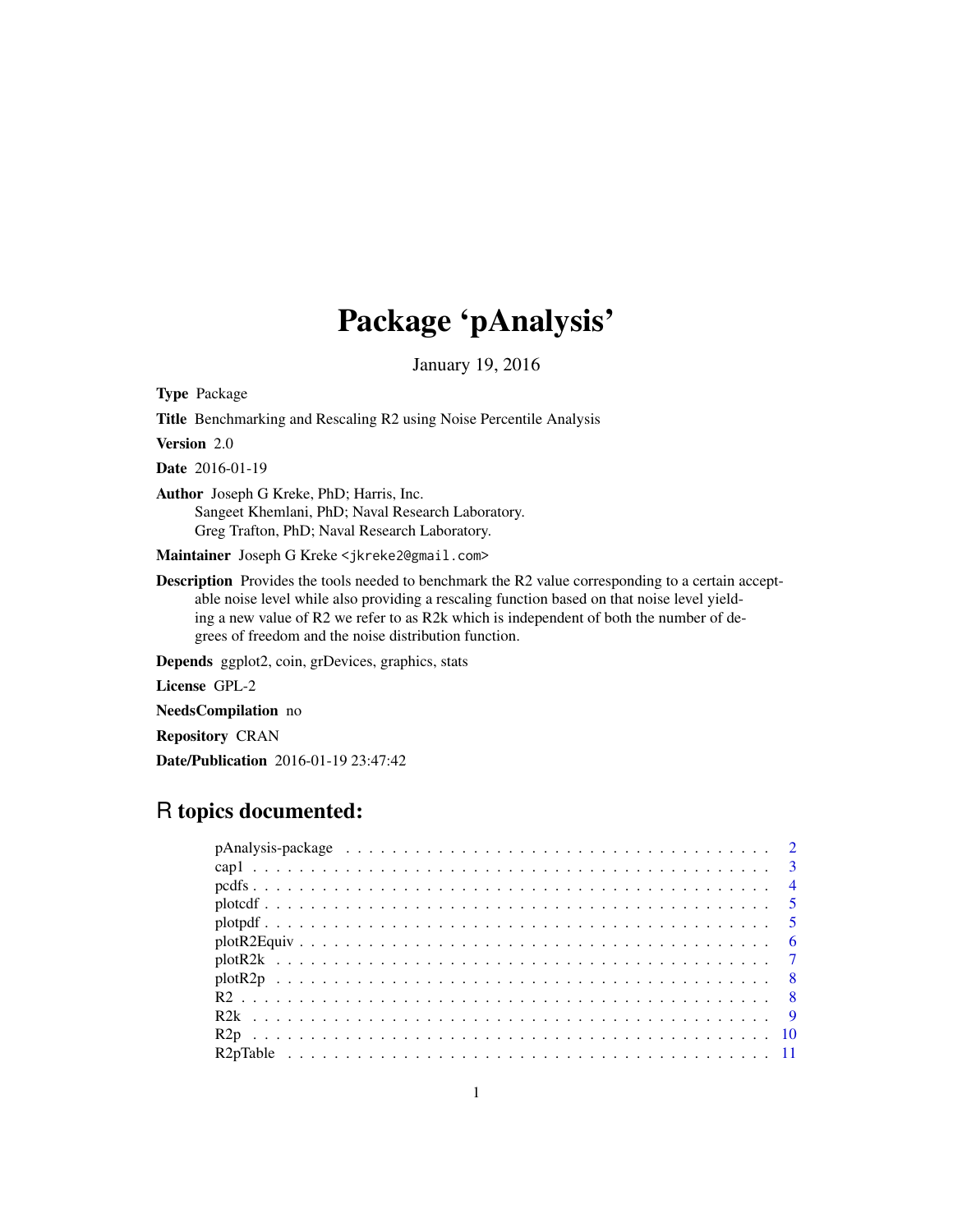#### <span id="page-1-0"></span>**Index** [13](#page-12-0)

#### Description

R-sqaured  $(R2)$ , as a function of n datapoints of x and y, is a standard goodness-of-fit measure that has the unfortunate behavior of becoming more sensitive to noise as the number of degrees of freedom (n) decreases. The mean of R2 measuring just noise is  $1/(n-1)$ . However, the distributions of R2 values measuring just noise varies greatly for each n: they are neither uniform nor consistent in shape, especially at low n. At the next-to-lowest value of n, where n=3, the mean R2 value is 0.5 but the distribution of possible R2 values is symmetric about that point - rising from the mean (0.5) toward the extremes of both 0 and 1 - and every other possible value of R2 is more likely than the mean. When  $n=3$ , R2 values of 0 or 1 (the extremes) are more than 30 times more likely than the value of 0.5 (P(R2>0.999 or R2<0.001)=0.020; P(R2>0.499 and R2<0.501)=0.00069). For n=4 and higher, the distributions of R2 are not symmetric about the mean and high values of R2 are not as likely as they are at n=3 but there are still significant probabilities of achieving high R2 values. As n increases, the probability of obtaining high R2 values with just noise decreases sharply. We invite the reader to run the plotpdf() function for 3, 4 and 5 degrees of freedom. See plotpdf() examples for syntax.

Instead of judging the validity of a particular value of R2 by comparing it to the mean of the noise distributions  $(1/(n-1))$ , we consider how the percentiles of R2 - measuring noise only - vary with respect to n. For a given n, we conduct many measurements of R2 using numbers randomnly assigned according to a particular noise distribution function. Then, for a given percentile (p) of noise, we find the value of R2 that is above p percent of all R2 values which then becomes the baseline, R2p. Hence, if one knows the n, how the noise is distributed (dist) and what noise level to stay above (p), one can find the baseline noise (R2p) using the R2p function. We use the normal distribution (dist='normal') and the 95th percentile (p=0.95) as defaults. See plotcdf().

We also provide a function (R2pTable) that will output a table of R2p values based on several degrees of freedom and several percentiles you may want to have handy. Use a pctlist equal to the percentiles you would like to see, e.g. pctlist=c(0.9, 0.95, 0.99).

In addition, we also provide a function, R2k, one can use to rescale one or more measurements of R2 to a particular pct and n. One can argue that any value of R2 that equals R2p for a particular noise percentile (p) and number of degrees of freedom (n), must be equivalent to any other value of R2 if it equals R2p for a different n. (We do not presume the same can be said of different values of p.) In other words, all values of R2 along an R2p curve (see plotR2p()) sit at the border between acceptable and unacceptable noise. For a particular p, a measured value of R2 falling on the R2p curve has just as much chance (1-p) of being brought about by noise as any other value of R2 that falls on the same R2p curve (different n, same p). Therefore, any R2 value falling on the R2p curve is equivalent in terms of measuring goodness of fit. Values of R2 that sit above the R2p curve, then establish a ratio we define as  $R2k = (R2-R2p)/(1-R2p)$ . This ratio,  $R2k$ , then establishes a line of equivalency: all values on this line reside at the same fractional distance away from the baseline and therefore have a measure that is equivalent to the original R2 measure. See plotR2k() and plotR2Equiv().

R2k has several important features. 1. Its range of possible values is negative infinity to  $+1$ . A negative value is a quick indicator that the associated R2 measure is indistinguishable from noise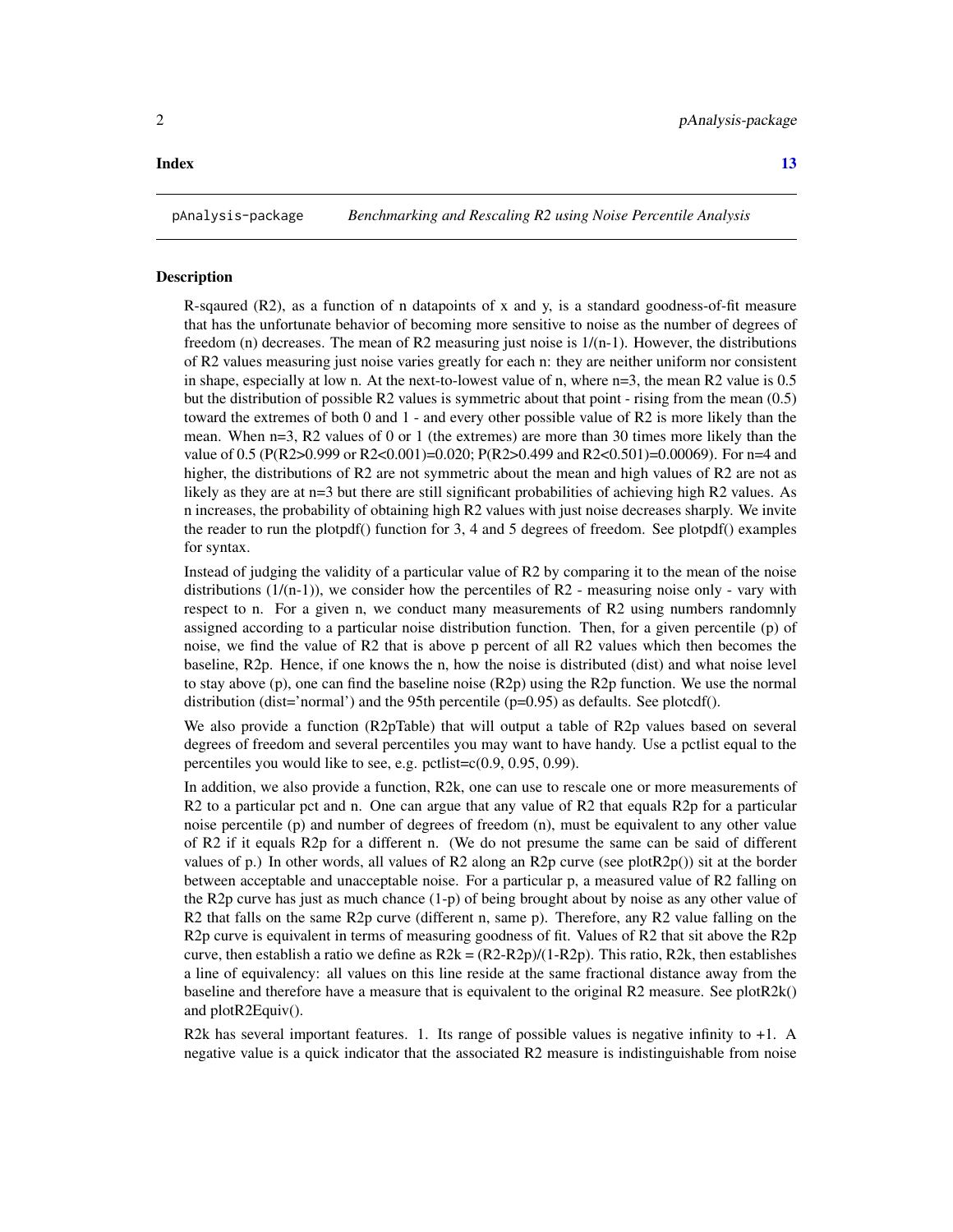#### <span id="page-2-0"></span> $cap1$  3

and a positive value means it is above the noise whose magnitude indicates how far it is above the noise. 2. It is independent of n, which means it can be directly compared to R2ks obtained from other R2 measurements using different n. 3. It is independent of the noise distribution. Once the  $R2p$  value is obtained for a given set of parameters  $(n, p, dist)$ , the associated, rescaled R2k values can be directly compared. However, R2k values coming from different noise baselines (R2ps) can not be directly compared.

#### Author(s)

Joseph G Kreke, PhD; Harris, Inc. Sangeet Khemlani, PhD; Naval Research Laboratory. Greg Trafton, PhD; Naval Research Laboratory.

Maintainer: Joseph G Kreke <jkreke2@gmail.com>

#### References

Khemlani, Sangeet; Kreke, Joseph; Trafton, Greg. "Using Percentile Analysis to Baseline Noise in R-squared". Harris, Inc; Naval Research Laboratory. (in draft)

| cap1 |
|------|
|------|

#### Description

Simple function to capitalize letters

#### Usage

cap1(x)

#### Arguments

x Character variable

#### Value

The output of cap 1 is a capitalized character variable

#### Author(s)

Joseph G. Kreke, PhD

#### Examples

```
uncappedtitle <- "this title"
 cappedtitle <- cap1(uncappedtitle)
```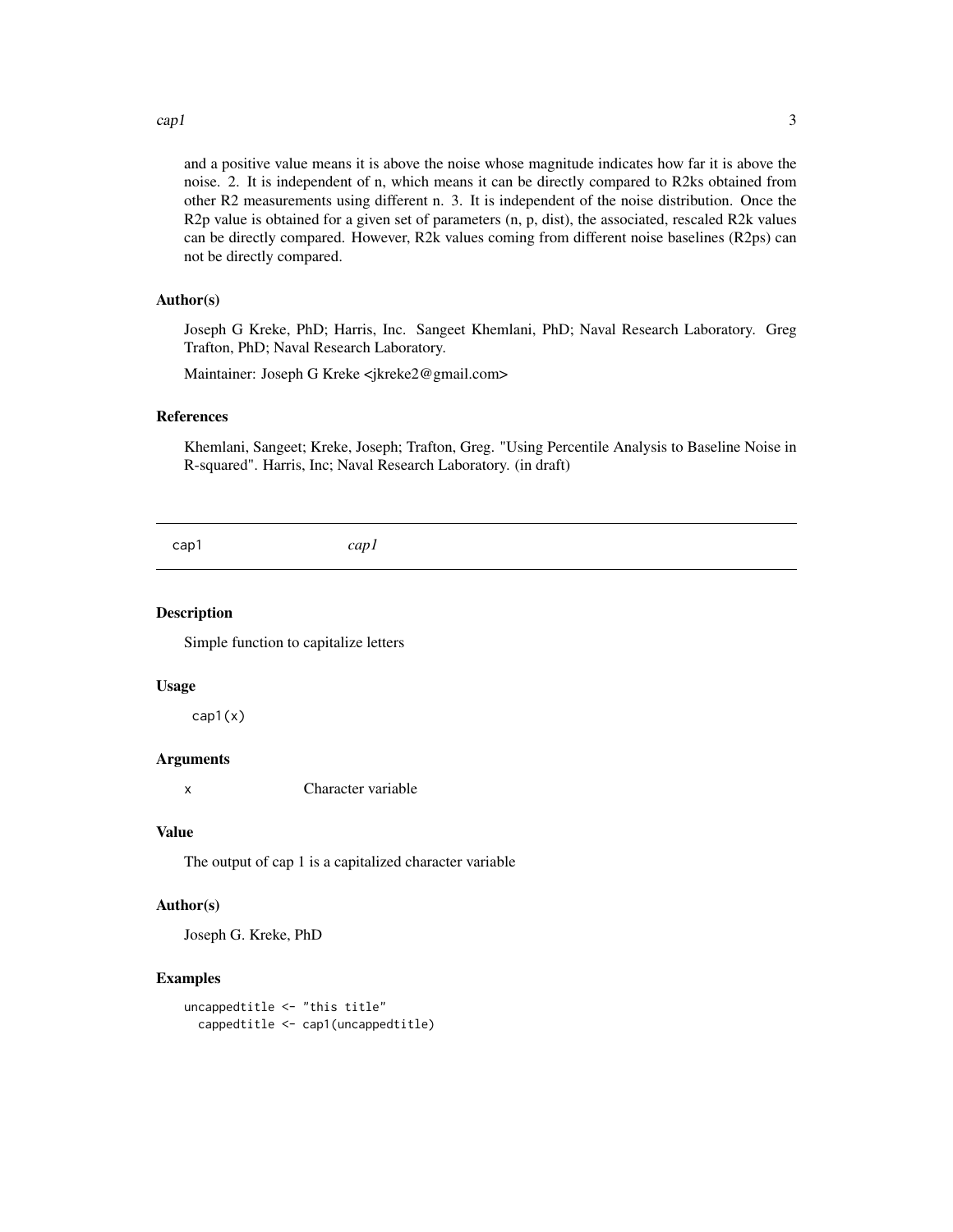<span id="page-3-0"></span>4 pcdfs and the contract of the contract of the contract of the contract of the contract of the contract of the contract of the contract of the contract of the contract of the contract of the contract of the contract of th

pcdfs *R2 values with corresponding probability density and cumulative density functions.*

#### Description

This function builds a data frame of all possible R2 values over its range of 0 to 1, with corresponding values of probability (pdf) and cumulative probability (cdf) for a given number of degrees of freedom. R2 is divided uniformly over its range into bins whose width is determined by the number of decimal places chosen (default=3). The number of samples is determined by order  $(10<sup>o</sup> \text{order})$ . Values of the cumulative density function (cdf) are used to calculate the baseline noise level, R2p.

#### Usage

```
pcdfs(dof, order = 6, ndecimals = 3, dist = "normal", par1 = 0, par2 = 1)
```
#### **Arguments**

| dof              | an integer greater than 1                                                                                                                                                                                                                        |
|------------------|--------------------------------------------------------------------------------------------------------------------------------------------------------------------------------------------------------------------------------------------------|
| order            | a positive number used to set the order of magnitide of the number of samples<br>(detault is 6)                                                                                                                                                  |
| ndecimals        | a positive integer describing the number of decimal places desired in the results                                                                                                                                                                |
| dist             | a character string identifying the noise distribution. The current list of possible<br>distributions is, 'normal', 'uniform', 'lognormal', 'poisson' and 'binomial'.                                                                             |
| par1             | one of two parameters used to define the noise distribution For 'normal', par $1 =$<br>mean, For 'uniform', par $l = min$ , For 'lognormal', par $l = logmean$ , For 'pois-<br>son', par 1 = lambda, For 'binomial', par 1 = size                |
| par <sub>2</sub> | the second of two parameters used to define the noise distribution For 'normal',<br>$par2 = std dev$ , For 'uniform', $par2 = max$ , For 'lognormal', $par2 = log std dev$ ,<br>For 'poisson', par2=(not used), For 'binomial', par2=probability |

#### Value

pcdfs returns a data frame with columns "R2", "pdf" and "cdf". R2 is the full range of values that R2 can possibly have (from 0 to 1) divided by  $10^{\text{A}}$  bw where bw (bin width). binwidth is determined by ndecimals so  $10^{\text{A}}$  by  $= 10^{\text{A}}$  -ndecimals). pdf is the probability density function – the probability of obtaining a specific range of values of R2 corresponding to one of the bins. Values range from 0 to 1. cdf is the cumulative pdf. Values of cdf also range from 0 to 1.

#### Author(s)

Joseph G. Kreke, PhD

#### Examples

```
R2df <- pcdfs(dof=8, order=6, ndecimals=3, dist="uniform")
R2df \leftarrow pcdfs(5)
```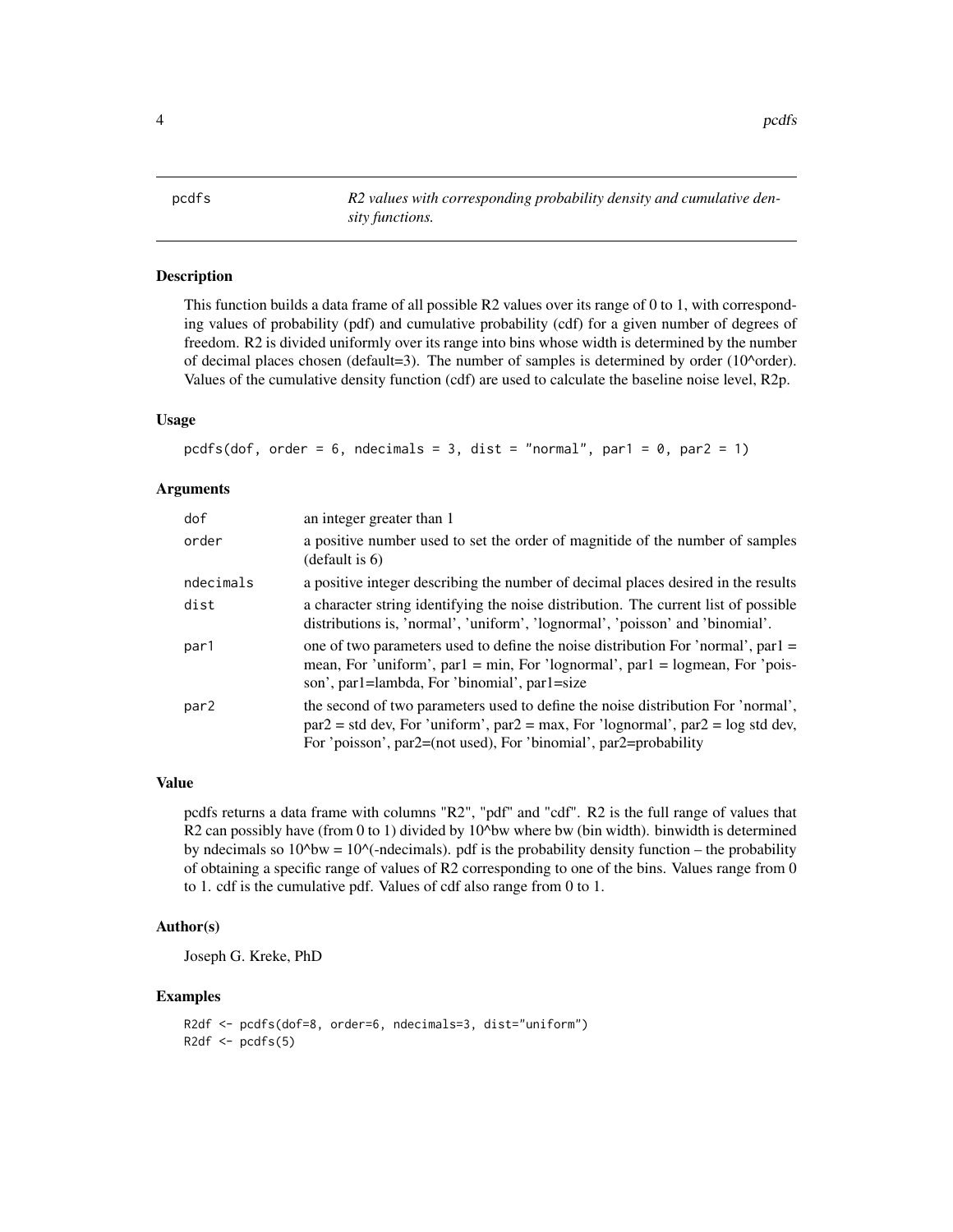<span id="page-4-0"></span>

#### Description

Plots the cumulative probability density function for a given number of degrees of freedom (dof) and a noise distribution function

#### Usage

plotcdf(dof, order = 4, dist = "normal",  $\ldots$ )

#### Arguments

| dof       | the degrees of freedom of interest                                              |
|-----------|---------------------------------------------------------------------------------|
| order     | the order of magnitude of the number of samples desired for the plot            |
| dist      | the noise distribution: 'normal', 'uniform', 'lognormal', 'poisson', 'binomial' |
| $\ddotsc$ | other arguments used in pcdfs().                                                |

#### Value

The output of plotcdf() is a ggplot object

#### Author(s)

Joseph G. Kreke, PhD

#### Examples

```
plt <- plotcdf(dof=10, dist="lognormal")
plt <- plotcdf(4,order=5,dist='binomial',par1=10,par2=0.75)
```
plotpdf *Plot Several Probability Density Functions*

#### Description

Plots the probability density function for a given number of degrees of freedom (dof) and a noise distribution function

#### Usage

```
plotpdf(dof, order = 4, dist = "normal", \ldots)
```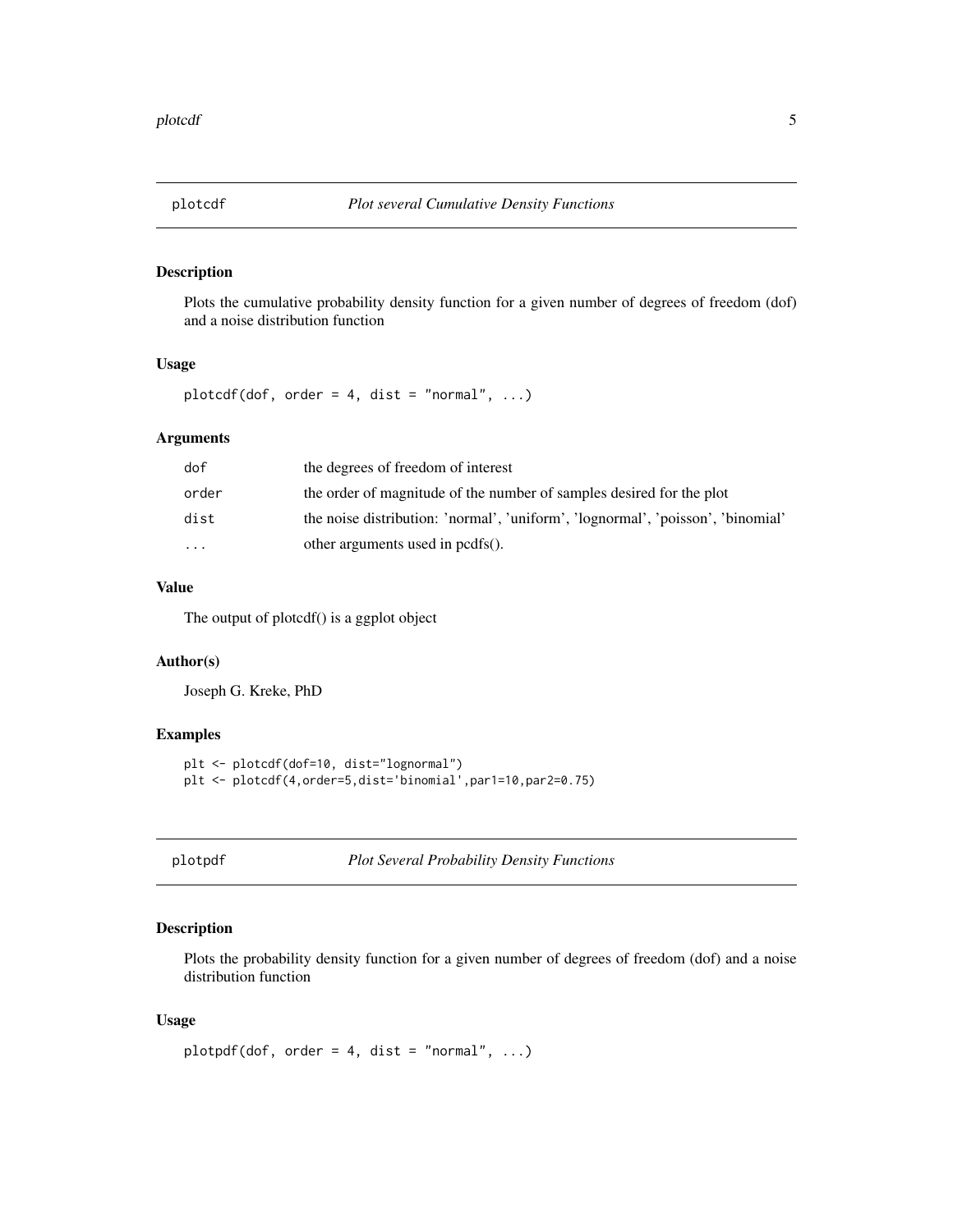#### <span id="page-5-0"></span>Arguments

| dof                     | the number of degrees of freedom                                     |
|-------------------------|----------------------------------------------------------------------|
| order                   | the order of magnitude of the number of samples desired for the plot |
| dist                    | the noise distribution function. "normal" by default)                |
| $\cdot$ $\cdot$ $\cdot$ | other arguments used in calls to pcdfs()                             |

#### Value

The output of plotpdf is a ggplot object

#### Author(s)

Joseph G. Kreke, PhD

#### Examples

```
plt <- plotpdf(3)
plt <- plotpdf(5,order=6)
```
plotR2Equiv *Plotting Equivalent R2s across a range of degrees of freedom.*

#### Description

For given values of R2, degrees of freedom (dof) and a percentile noise level(pct), this will plot the noise baseline (R2p) and equivalent R2 based on R2K.

#### Usage

```
plotR2Equiv(R2, dof, pot = 0.95, order = 4, plot_pctr2 = F, ...)
```
#### Arguments

| R <sub>2</sub> | a number between 0 and 1                                                                 |
|----------------|------------------------------------------------------------------------------------------|
| dof            | an integer number $>= 3$                                                                 |
| pct            | percentile of allowable noise expressed as a number between 0 and 1. Default is<br>0.95. |
| order          | order of magnitude of the number of samples                                              |
| plot_pctr2     | adds the plot of R2p equal to R2                                                         |
| $\cdot$        | other arguments used in calls to pcdfs()                                                 |

### Value

The output of plotR2Equiv() is a ggplot object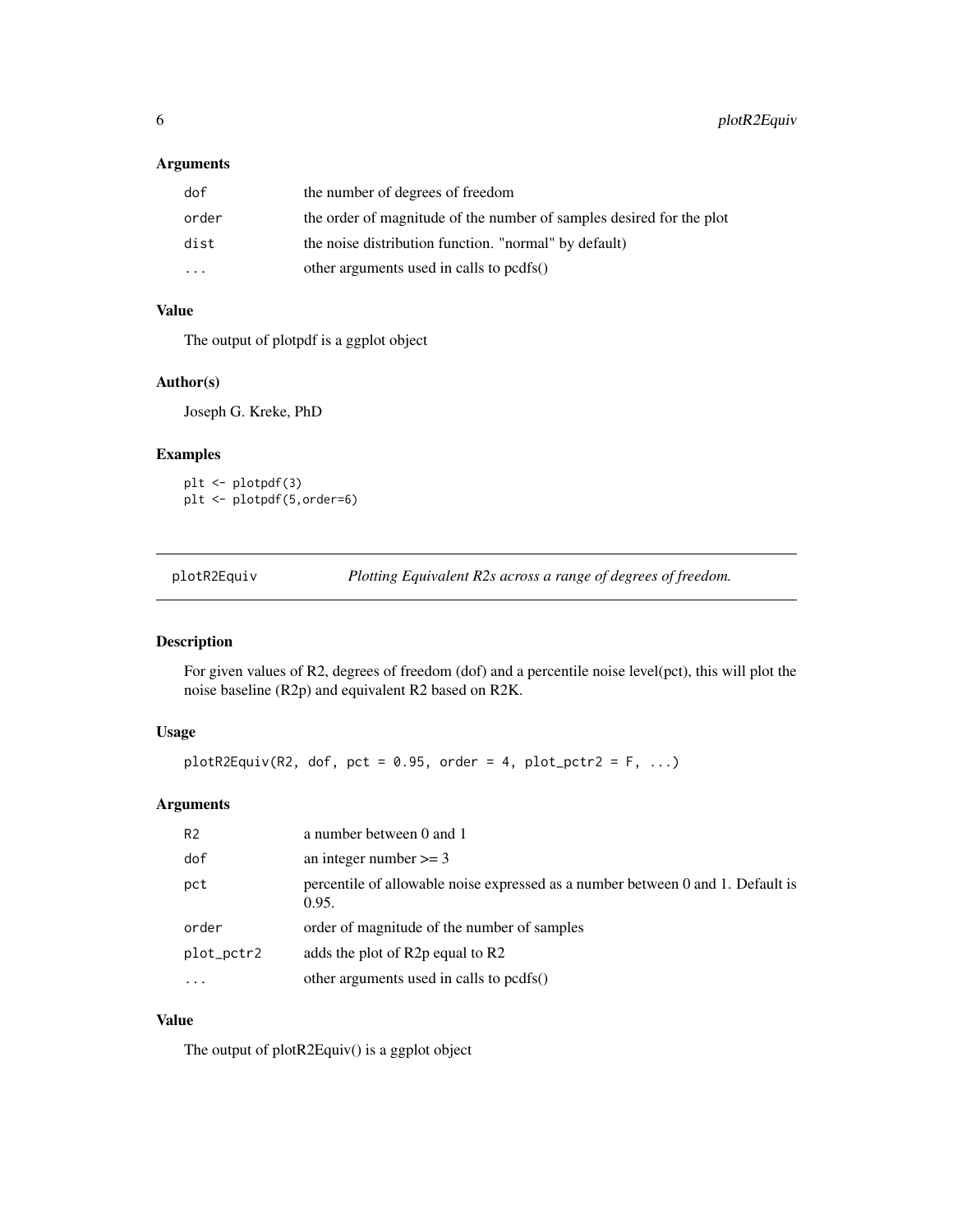#### <span id="page-6-0"></span>plotR2k 2008 and 2008 and 2008 and 2008 and 2008 and 2008 and 2008 and 2008 and 2008 and 2008 and 2008 and 200

#### Author(s)

Joseph G. Kreke, PhD

#### Examples

```
plt <- plotR2Equiv(R2=0.83, dof=10, pct=0.99)
plt <- plotR2Equiv(0.7,5)
```

| plotR2k |  |
|---------|--|
|---------|--|

plotR2k *Plot R2k for a single measured R2 and a single noise percentile across a range of degrees of freedom*

#### Description

This function plots R2k values presuming that the same R2 value was obtained using varying numbers of degrees of freedom. Provide the R2 value of interest and the desired noise baseline level (pct).

#### Usage

plotR2k(R2, doflist =  $c(2:30)$ , pct = 0.95, order = 4, ndecimals = 3, ...)

#### Arguments

| R <sub>2</sub> | a number between 0 and 1                                                                 |
|----------------|------------------------------------------------------------------------------------------|
| doflist        | dof list - a vector of integers $> 1$                                                    |
| pct            | percentile of allowable noise expressed as a number between 0 and 1. Default is<br>0.95. |
| ndecimals      | the number of desired decimal places in the result                                       |
| order          | order of magnitude of the number of samples                                              |
|                | other arguments used by pcdfs()                                                          |

#### Value

The output of this function is a ggplot object.

#### Author(s)

Joseph G. Kreke, PhD

#### Examples

plt = plotR2k(R2=0.77, pct=0.90)  $plt = plotR2k(0.5)$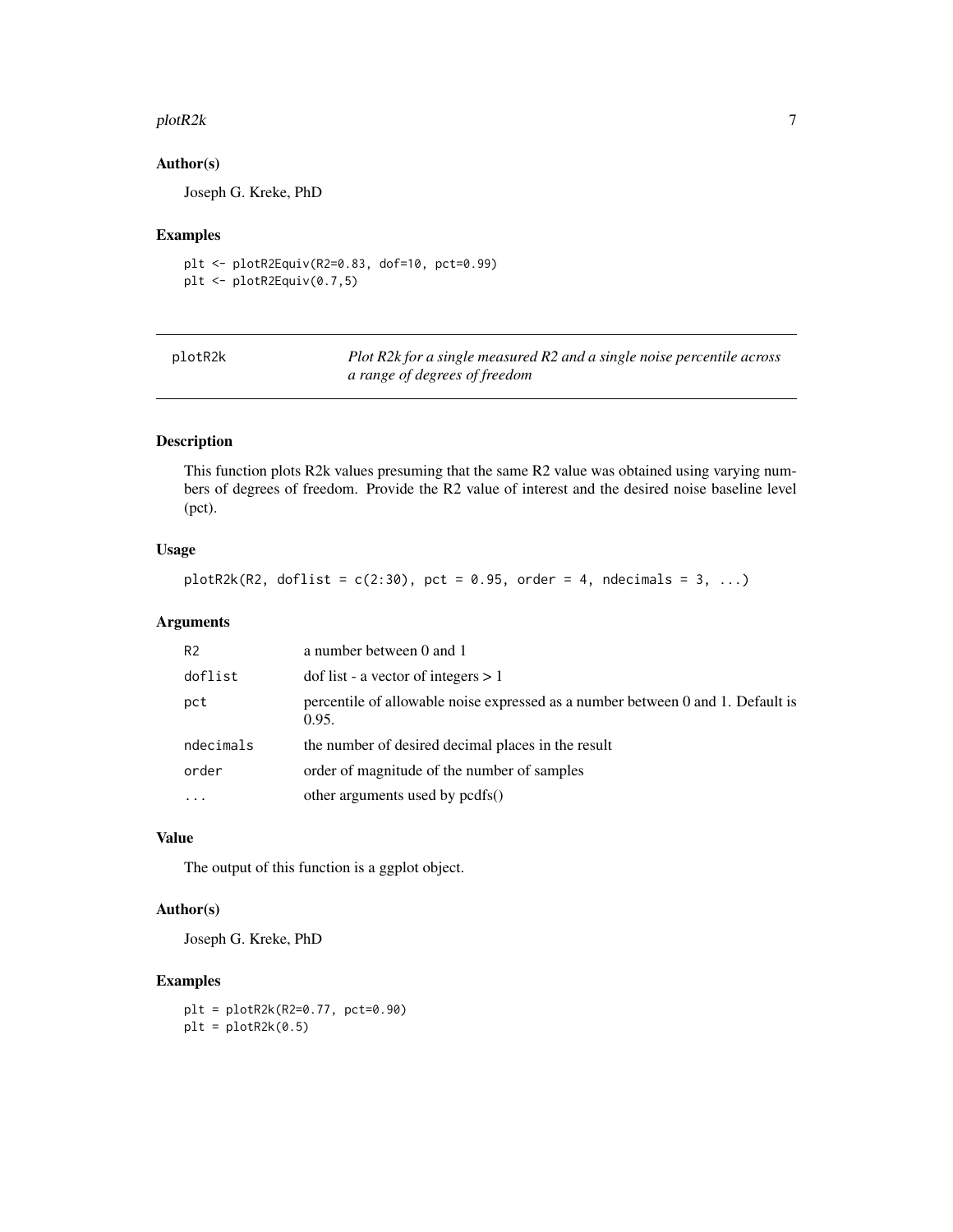#### <span id="page-7-0"></span>Description

Plots R2 values at several baseline noise levels (pct). Measured R2 values above the baseline can be distinguished from noise while those R2 values below the baseline can not.

#### Usage

```
plotR2p(doflist = c(2:30), pctlist = c(0.95), order = 4, ndecimals = 3, ...)
```
#### Arguments

| doflist   | a vector of degrees of freedom, integer numbers $>=2$                          |
|-----------|--------------------------------------------------------------------------------|
| pctlist   | a vector of percentiles of acceptable noise expressed as numbers between 0 and |
| order     | a single real number $> 3$ and $< 7$ . Defaults are 5 and 6)                   |
| ndecimals | the number of decimal places desired for the result. an integer number $> 0$ . |
| $\cdots$  | other arguments used by pcdfs()                                                |

#### Value

The output of this function is a ggplot object

#### Author(s)

Joseph G. Kreke, PhD

#### Examples

plt <- plotR2p(doflist=c(2:30), pctlist=0.95, order=4)

R2 *R-squared*

#### Description

Simple measure of R-squared

#### Usage

R2(x, y)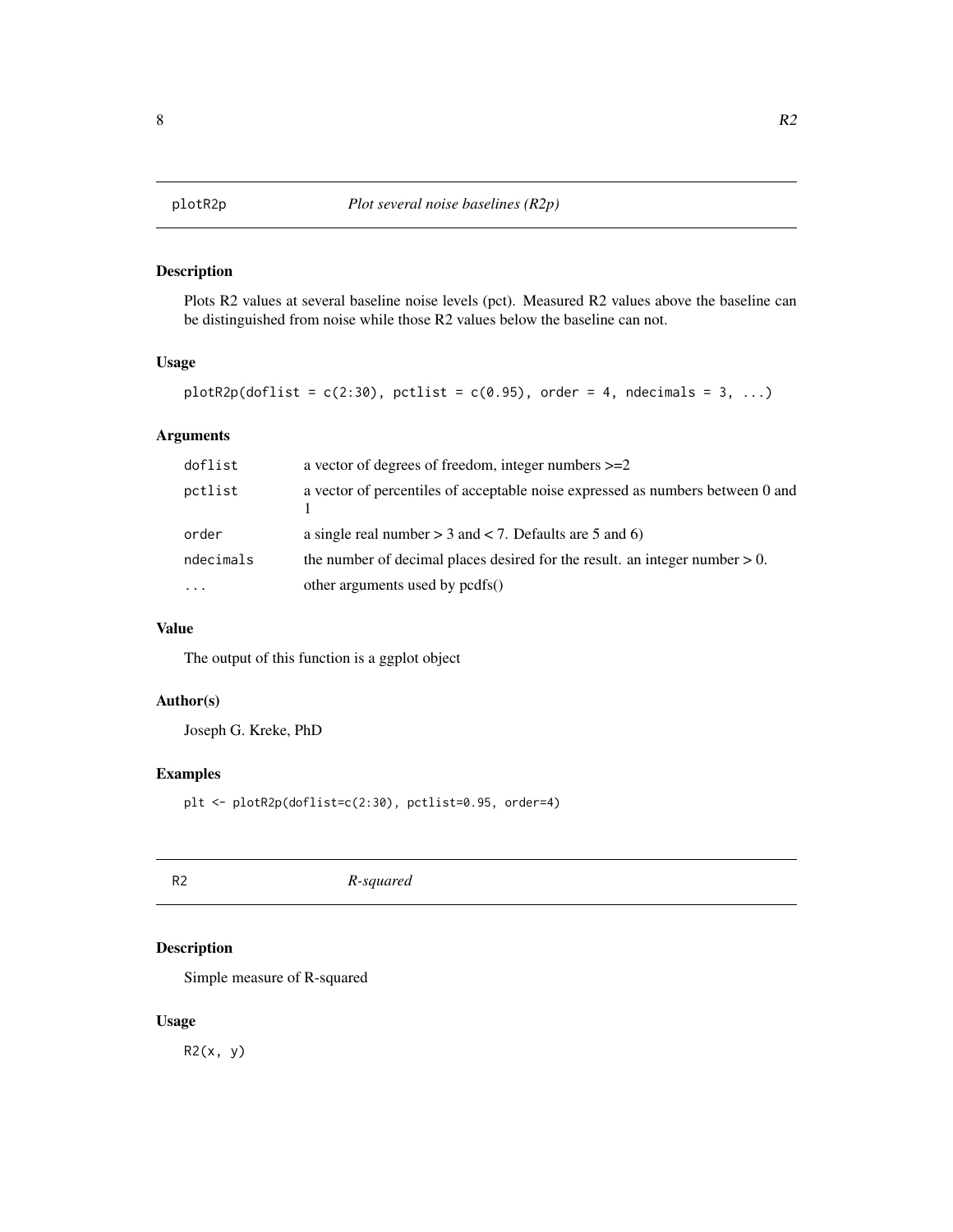#### <span id="page-8-0"></span> $R2k$  9

#### Arguments

| X | a vector of real numbers                               |
|---|--------------------------------------------------------|
|   | a vector of real numbers; must be the same length as x |

#### Value

R2 output is a number between 0 and 1

#### Author(s)

Joseph G. Kreke, PhD

#### Examples

x=c(1,2,3,4,5,6) y=c(1.2, 2.1, 2.9, 3.9, 5.3, 6.0)  $r2 < - R2(x, y)$ 

R2k *Conversion of standard R2 to a noise/dof-independent value*

#### Description

This function converts a vector of R2 values to a vector of noise-baselined, dof-independent and noise distribution-independent values. The resulting R2k values may vary from -inf to +1 where any negative value indicates it is indistinguishable from noise and should be discarded. Positive values indicate the R2k value is distinguishable from noise and allow direct comparison to other R2k values that may have been arrived at from models of different degrees of freedom.

#### Usage

 $R2k(R2, dof, pct=0.95, ndecimals=3,...)$ 

#### Arguments

| R <sub>2</sub> | a vector of real numbers between 0 and 1                                                 |
|----------------|------------------------------------------------------------------------------------------|
| dof            | the number of degrees of freedom; an integer.                                            |
| pct            | percentile of allowable noise expressed as a number between 0 and 1. Default is<br>0.95. |
| ndecimals      | the number of decimal places in the result                                               |
|                | other arguments used in calls to pcdfs()                                                 |

#### Value

R2k is a value between 0 and 1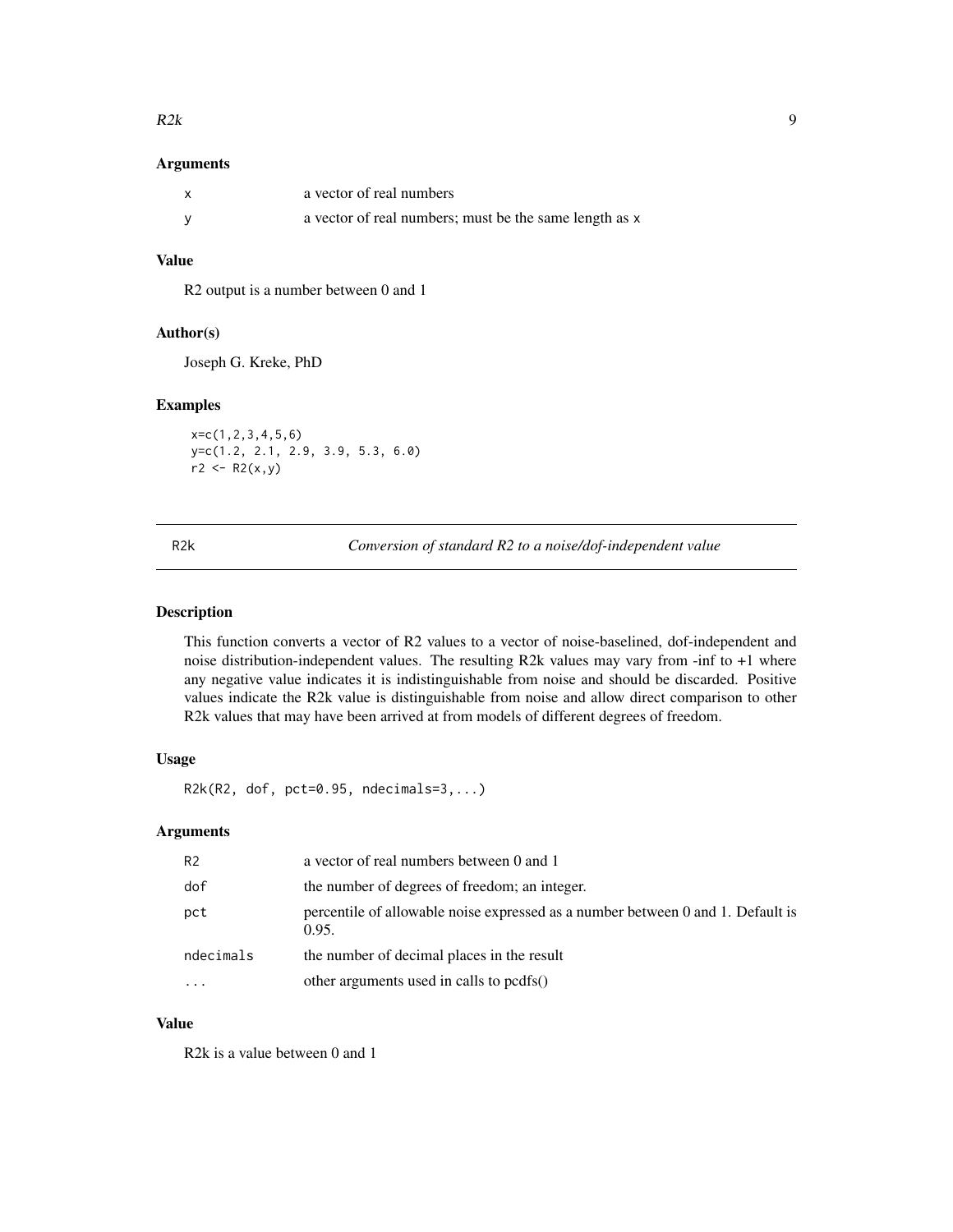#### Author(s)

Joseph G. Kreke, PhD

#### Examples

```
r2a <- 0.839
dof <- 10
r2ka \leftarrow R2k(r2a, dof)r2b <- runif(n=20,min=0.71,max=0.73)
r2kb <- R2k(r2b, dof)
```

R2p *Calculation of baseline noise level (R2p) at a single value of degrees of freedom (dof)*

#### Description

This function determines the value of R2, called R2p here, below which a certain percentile level of noise is present. Any models with R2 values below this baseline R2 value are therefore indistingushable from noise.

#### Usage

```
R2p(dof, pct = 0.95, ndecimals = 3,...)
```
#### Arguments

| dof       | degrees of freedom; an integer                                                           |
|-----------|------------------------------------------------------------------------------------------|
| pct       | percentile of allowable noise expressed as a number between 0 and 1. Default is<br>0.95. |
| ndecimals | the number of decimal places in the result                                               |
| $\cdots$  | other arguments used by pcdfs()                                                          |

#### Value

R2p is a real number between 0 and 1

#### Author(s)

Joseph G. Kreke, PhD

#### Examples

```
pct <- 0.95
dof <-10r2p <- R2p(dof, pct)
```
<span id="page-9-0"></span>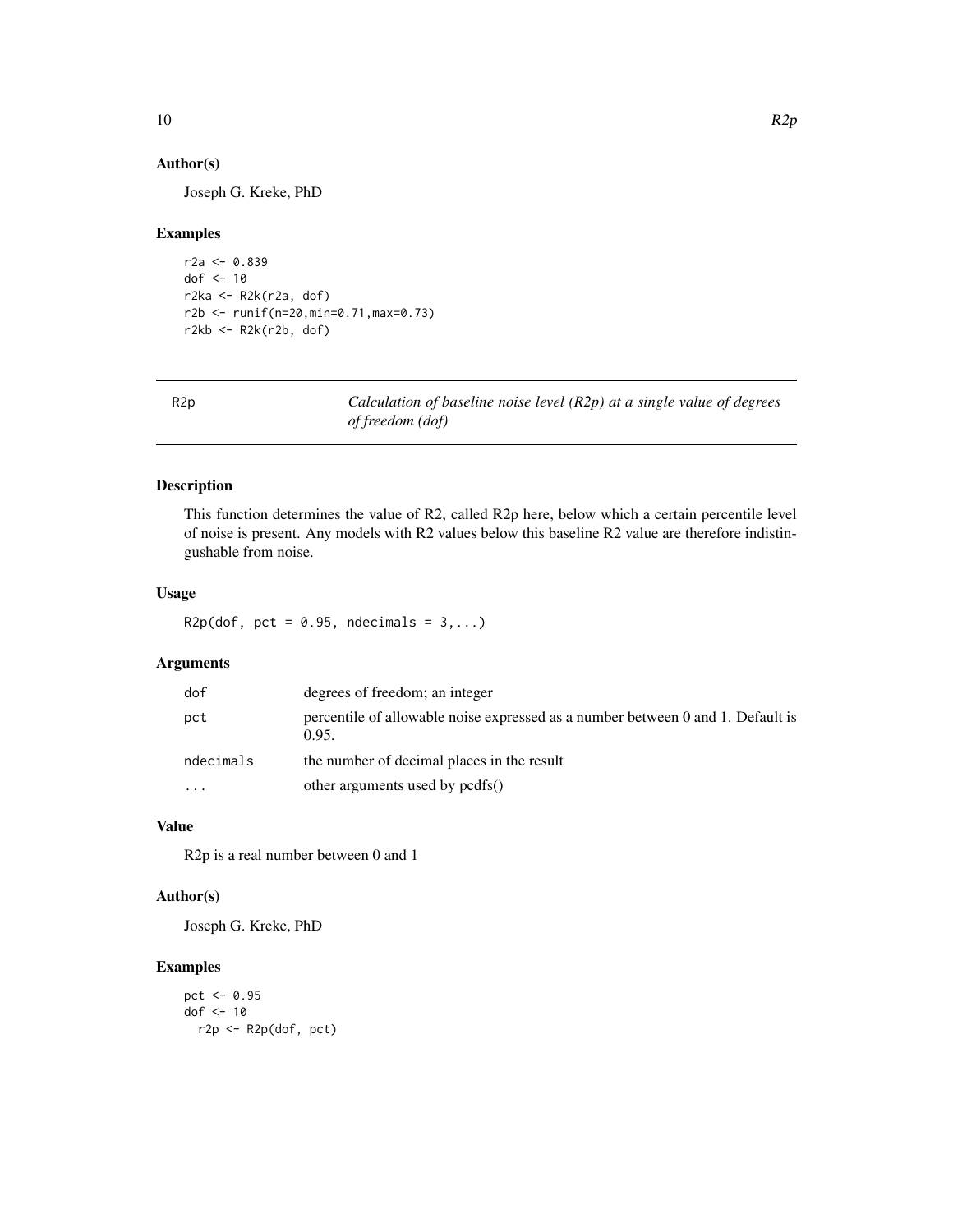<span id="page-10-0"></span>R2pTable *Creates a table R2p values for combinations of degrees of freedom and percentiles*

#### Description

R2pTable builds a table (a data frame) of baseline noise levels (R2p values) for each combination of degree of freedom and percentile. A matrix is created with the number of rows equal to the length of doflist and the number of columns equal to the length of pctlist. The elements of this matrix are the results of calls to the R2p function with arguments of each of combination of the elements of doflist and pctlist. Additional arguments desired for R2p can be passed along through these calls. The resulting matrix is converted to a data frame. Although it takes a few seconds longer, we recommend using order=5 for sufficient accuracy. (order=4 is the default to meet the CRAN recommendation that default functions should take no more than a few seconds.)

#### Usage

 $R2pTable(doflist = NULL, pctlist = NULL, order = 4, ndecimals = 2,...)$ 

#### **Arguments**

| doflist   | a vector of integers greater than 1                                                                     |
|-----------|---------------------------------------------------------------------------------------------------------|
| pctlist   | a vector of percentiles of acceptable noise expressed as numbers between 0 and                          |
| order     | order of magnitude of samples                                                                           |
| ndecimals | the number of decimal places in the result                                                              |
| $\ddotsc$ | refers to any argument used by calls with the R2pTable routine, specifically,<br>$R2p()$ and pcdfs $()$ |

#### Details

R2pTable can be used to generate a handy table of R2p values. R2pTable is also useful for generating a table used for plotting R2p for several values of pct. However, when generating many values, the processing time increases and it might take awhile to build the table. It takes about 1min to generate R2ps for 60 degrees of freedom with order=5 and one value of pct.

#### Value

R2pTable returns a data frame of R2p values – each column corresponds to a different percentile and each row's name corresponds to a different degree of freedom.

#### Note

Running R2pTable with defaults takes about 20s on a MacBook Pro laptop.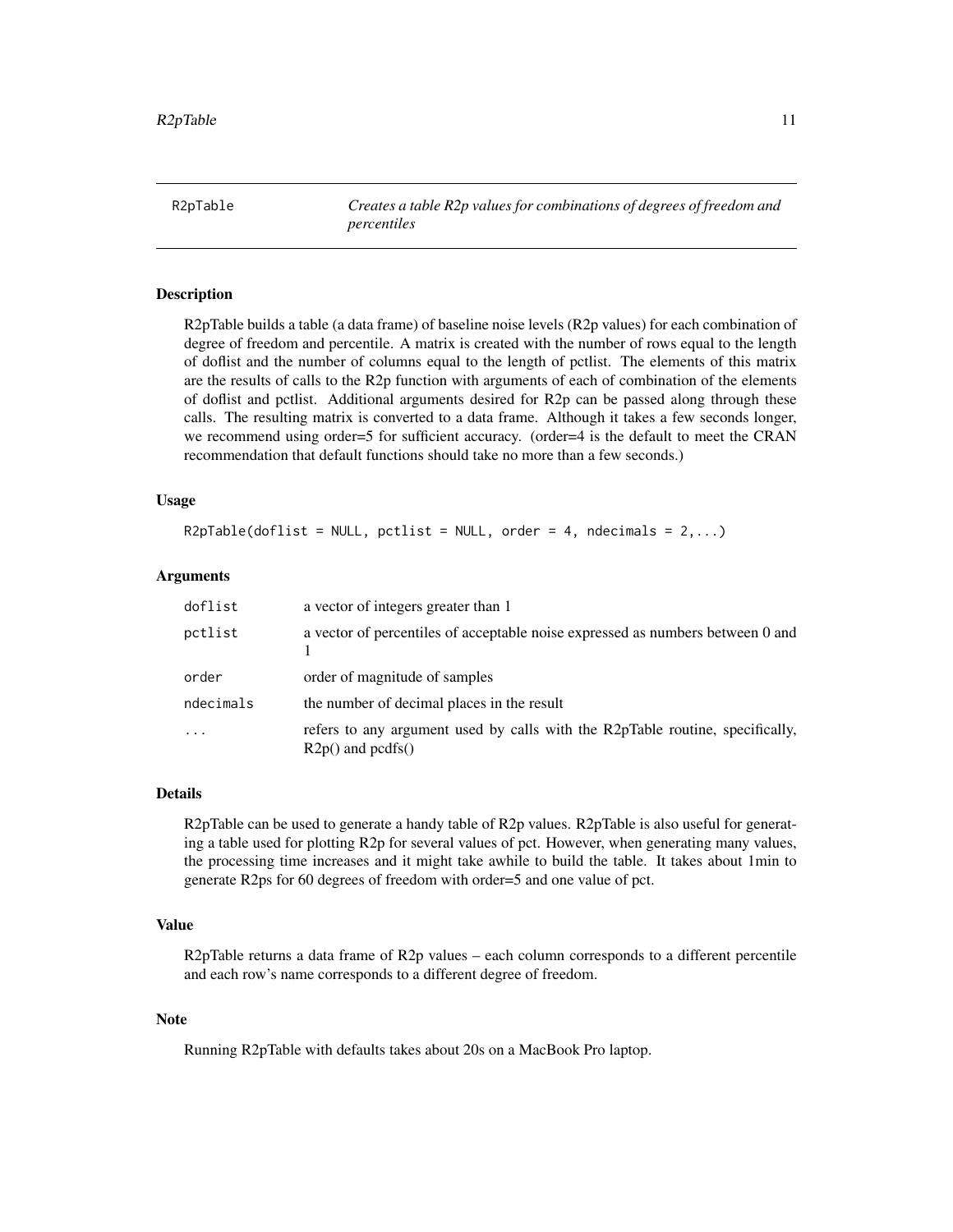#### Author(s)

Joseph G. Kreke, PhD

### Examples

tab <- R2pTable(doflist=c(3,4,5),pctlist=c(0.7,0.8,0.9))